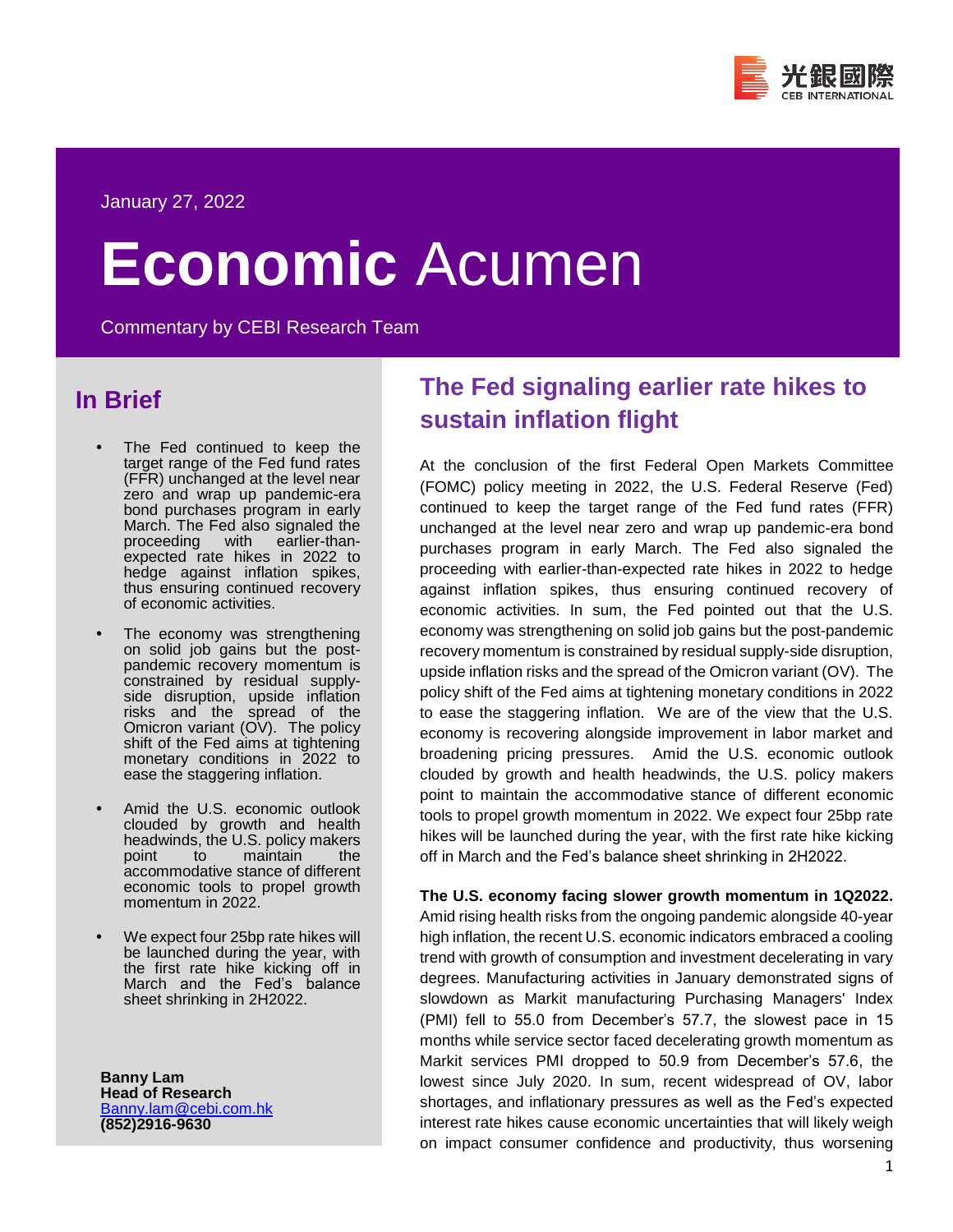

moderately the U.S. economic outlook of 2022. We are of the view that the U.S. economy continues to benefit from strong labor market conditions to propel the recovery but the near-term slowdown in economic activities on reversing monetary easing is unavoidable. The U.S. economic recovery remains intact but will encounter slower growth momentum in 1Q2022 on the concerns circling around mounted financial market risks, elevated asset valuations, overshooting inflation, ongoing pandemic conditions and slow pace of economic re-opening.

**The Fed staying on course to prevent inflationary spiral while propelling sustainable growth momentum.** The Fed has maintained a strong stance that the roaring inflation is no longer transitory and tighter monetary policy is the effective tool to tame the current drivers of inflation. Looking ahead, the pandemic-era inflation poses risks to block normal recovery momentum of the U.S. economy. The Fed takes liquidity out of the market in an attempt to create a stable environment for a stronger and stable post-pandemic recovery. In sum, favorable fiscal policy including infrastructure stimulus package will help resist the growth headwinds, thus striking a balance between solid recovery and surging price level. We are of the view that the Fed aims at ending the quantitative easing program and restore normal monetary stance to battle escalating inflation pressures alongside maintaining proper job gains returning to prepandemic level. In wake of restoring a sustainable growth momentum for the U.S. economy, four 25 bps rates hikes along with balance sheet reductions are expected in 2022 to ensure healthy growth recovery with inflation returning to targeted level.

**The U.S. equity markets entering into a period of turbulent correction.** The U.S. equity markets have experienced a turbulent ride since the beginning of 2022 as Dow Jones industrial index, S&P 500 index and NASDAQ composite index posted accumulated loss between 6% and 13.5% during January. The investment horizon faces potential market headwinds due to relative expensive valuation, economic uncertainties driven by the ongoing pandemic, the Fed's adjustment of ultra-accommodative policy, inflationary pressures and geopolitical risks. Market risks are expected to skew to the high side. Looking forward, markets will shift the focus to economic fundamentals with long-term competitiveness. We are of the view that rising recovery momentum of the U.S. economy continue along with surging inflation. Investors' optimism will re-escalate under which the U.S. equities following recovery cycles on solid fundamentals will justify the volatile rally despite the rate hikes.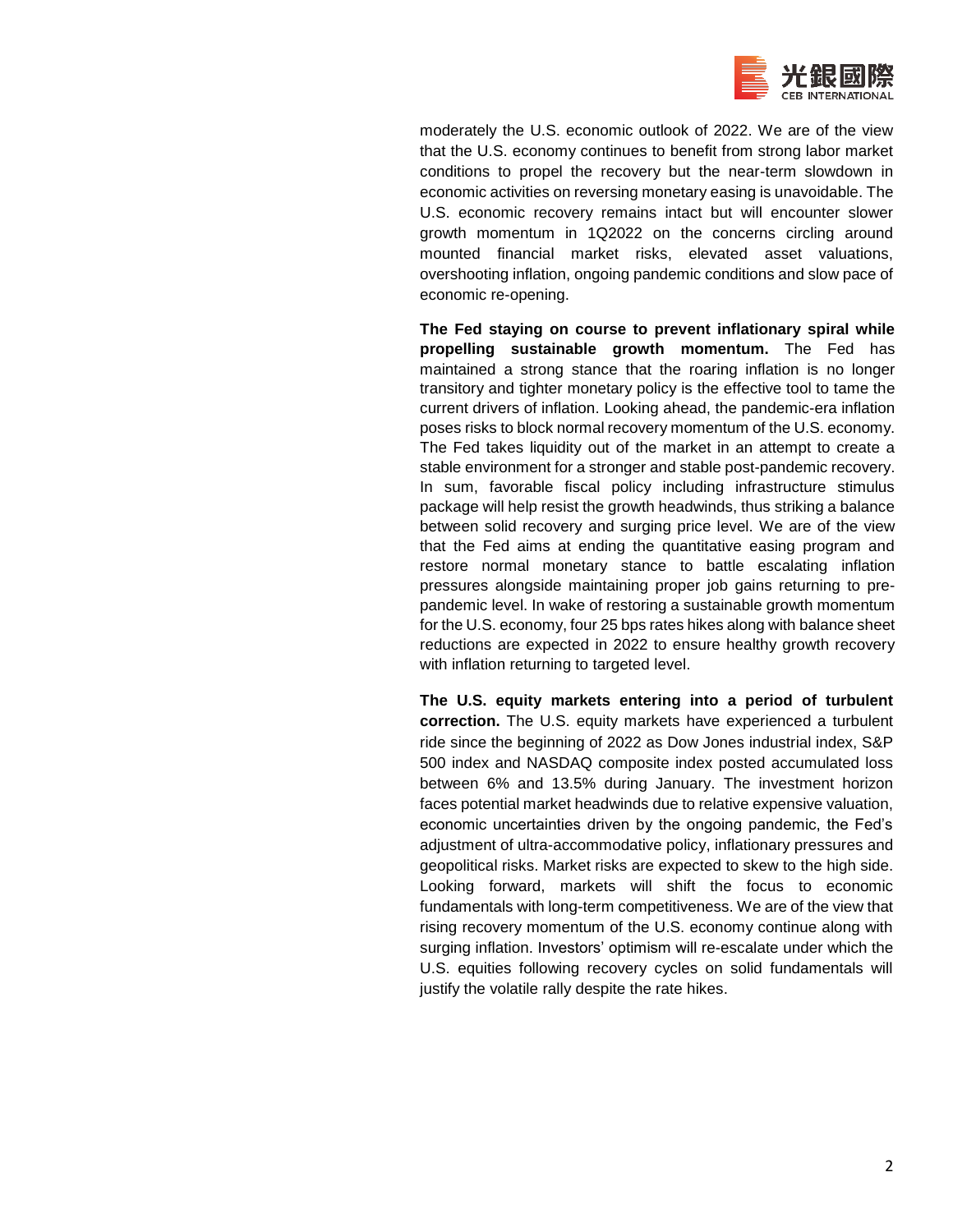









Source: Bloomberg \*The Fed's forecast Source: Bloomberg \*The Fed's forecast







### **Fig. 2: US Unemployment rate (%)**



**Fig. 4: US Core PCE price index (YoY %)**



**Fig. 5: US 10-year treasury bond yield (%) Fig. 6: US Stock Market Performance (MoM %)**



Source: Bloomberg \*26th January 2022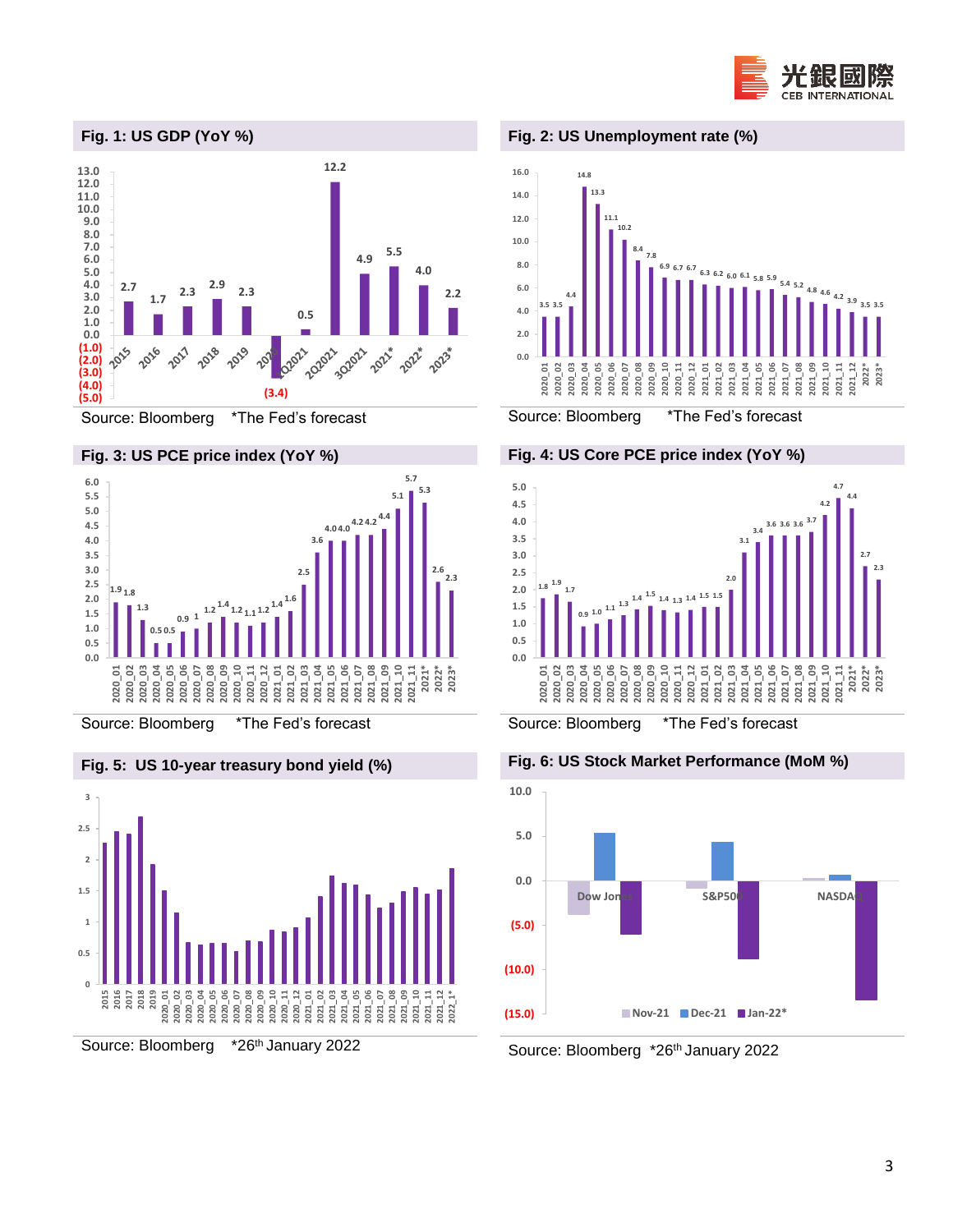

## **China economic indicators**

|                                              | 2018    | 2019    | 2020    | <b>1Q2021</b> | <b>2Q2021</b> | 3Q2021 | 4Q2021 | 2021    |
|----------------------------------------------|---------|---------|---------|---------------|---------------|--------|--------|---------|
| Real GDP (YoY%)                              | 6.7     | 6.0     | 2.2     | 18.3          | 7.9           | 4.9    | 4.0    | 8.1     |
| <b>PMI</b><br>Manufacturing (%)              | 49.4    | 50.2    | 51.9    | 51.3          | 51.0          | 50.0   | 49.9   | 50.3    |
| <b>PMI</b><br>Non-Manufacturing (%)          | 53.2    | 53.5    | 55.7    | 53.4          | 54.5          | 51.3   | 52.5   | 52.7    |
| Exports (RMB YoY %)                          | 7.1     | 5.0     | 4.0     | 38.7          | 20.0          | 14.4   | 17.8   | 21.2    |
| Imports (RMB YoY %)                          | 12.9    | 1.7     | (0.2)   | 19.3          | 32.2          | 15.9   | 18.7   | 21.5    |
| <b>Trade Balance (RMB/bn)</b>                | 2324.7  | 2912.0  | 3634.2  | 710.9         | 873.8         | 1173.4 | 1610.8 | 4368.7  |
| Exports (USD YoY %)                          | 9.9     | 0.5     | 3.6     | 48.8          | 30.6          | 24.2   | 23.0   | 29.9    |
| Imports (USD YoY %)                          | 15.8    | (2.7)   | (0.6)   | 29.4          | 44.0          | 25.6   | 23.7   | 30.1    |
| <b>Trade Balance (USD/bn)</b>                | 351.0   | 421.1   | 524.0   | 108.9         | 135.1         | 181.9  | 250.6  | 676.4   |
| CPI (YoY %)                                  | 2.1     | 2.9     | 2.5     | 0.0           | 1.1           | 0.8    | 1.8    | 0.9     |
| PPI (YoY %)                                  | 3.5     | (0.3)   | (1.8)   | 2.1           | 8.2           | 9.7    | 12.2   | 8.1     |
| FAI (YTD/YOY %)                              | 5.9     | 5.4     | 2.9     | 25.6          | 12.6          | 7.3    | 4.9    | 4.9     |
| <b>Real Estate Investment</b><br>(YTD YoY %) | 9.5     | 9.9     | 7.0     | 25.6          | 15.0          | 8.8    | 4.4    | 4.4     |
| <b>Industrial Production</b><br>(YoY %)      | 6.2     | 5.7     | 2.8     | 24.6          | 9.0           | 4.9    | 3.9    | 9.6     |
| <b>Retail Sales (YoY%)</b>                   | 9.0     | 8.0     | (3.9)   | 33.9          | 13.9          | 5.0    | 3.5    | 12.5    |
| <b>New Lending (RMB/bn)</b>                  | 12579.4 | 16815.7 | 19632.9 | 7667.9        | 5084.5        | 3961.4 | 3231.2 | 19945.1 |
| <b>M2 (YoY %)</b>                            | 8.1     | 8.7     | 10.1    | 9.4           | 8.6           | 8.3    | 9.0    | 9.0     |
| <b>Aggregate Financing</b><br>(RMB bn)       | 22492.0 | 25673.5 | 34791.8 | 10288.9       | 7510.9        | 6967.1 | 6584.1 | 31351.0 |

|                                                          | Dec 20 | Jan 21         | Feb 21         | Mar 21 | Apr 21         | <b>May 21</b> | <b>Jun 21</b> | July 21        | Aug 21         | Sept 21 | <b>Oct 21</b>  | <b>Nov 21</b> | Dec 21 |
|----------------------------------------------------------|--------|----------------|----------------|--------|----------------|---------------|---------------|----------------|----------------|---------|----------------|---------------|--------|
| Real GDP (YoY%)                                          | 6.4    | $\blacksquare$ | ۰.             | 18.3   | $\blacksquare$ |               | 7.9           | $\blacksquare$ | $\blacksquare$ | 4.9     | $\blacksquare$ | ۰             | 4.0    |
| <b>PMI</b><br>- Manufacturing %                          | 51.9   | 51.3           | 50.6           | 51.9   | 51.1           | 51.0          | 50.9          | 50.4           | 50.1           | 49.6    | 49.2           | 50.1          | 50.3   |
| <b>PMI</b><br>- Non-manufacturing%                       | 55.7   | 52.4           | 51.4           | 56.3   | 54.9           | 55.2          | 53.5          | 53.3           | 47.5           | 53.2    | 52.4           | 52.3          | 52.7   |
| Exports (RMB YoY %)                                      | 10.9   | 16.4           | 139.2          | 20.5   | 22.0           | 17.9          | 20.0          | 7.9            | 15.6           | 19.7    | 20.1           | 16.3          | 17.3   |
| Imports (RMB YoY %)                                      | (0.2)  | 20.2           | 11.8           | 28.6   | 33.1           | 40.3          | 24.5          | 16.2           | 22.7           | 9.7     | 14.3           | 25.6          | 16.0   |
| Trade Balance (RMB/bn)                                   | 509.2  | 404.6          | 231.0          | 75.4   | 264.2          | 283.2         | 326.3         | 358.6          | 378.8          | 435.8   | 545.1          | 460.9         | 604.7  |
| Export (USD YoY %)                                       | 18.1   | 24.6           | 154.6          | 30.4   | 32.1           | 27.7          | 32.1          | 19.2           | 25.4           | 28.0    | 26.9           | 21.7          | 20.9   |
| Import (USD YoY %)                                       | 6.5    | 28.7           | 18.9           | 39.1   | 44.0           | 52.0          | 37.1          | 28.2           | 32.7           | 17.2    | 20.4           | 31.4          | 19.5   |
| <b>Trade Balance (USD/bn)</b>                            | 75.8   | 61.7           | 35.4           | 11.8   | 41.0           | 43.6          | 50.5          | 56.0           | 58.7           | 67.2    | 84.4           | 71.7          | 94.5   |
| CPI (YoY %)                                              | 0.2    | (0.3)          | (0.2)          | 0.4    | 0.9            | 1.3           | 1.1           | 1.0            | 0.8            | 0.7     | 1.5            | 2.3           | 1.5    |
| PPI (YoY %)                                              | (0.4)  | 0.3            | 1.7            | 4.4    | 6.8            | 9.0           | 8.8           | 9.0            | 9.5            | 10.7    | 13.5           | 12.9          | 10.3   |
| FAI (YTD/YOY %)                                          | 2.9    | $\blacksquare$ | 35.0           | 25.6   | 19.9           | 15.4          | 12.6          | 10.3           | 8.9            | 7.3     | 6.1            | 5.2           | 4.9    |
| <b>Real Estate Investment</b><br>(YTD/YoY %)             | 7.0    | $\blacksquare$ | 38.3           | 25.6   | 21.6           | 18.3          | 15.0          | 12.7           | 10.9           | 8.8     | 7.2            | 6.0           | 4.4    |
| <b>Industrial Production</b><br>(YoY %)                  | 7.3    | $\blacksquare$ | 35.1           | 14.1   | 9.8            | 8.8           | 8.3           | 6.4            | 5.3            | 3.1     | 3.5            | 3.8           | 4.3    |
| <b>Retail Sales (YoY%)</b>                               | 4.6    | $\blacksquare$ | 33.8           | 34.2   | 17.7           | 12.4          | 12.1          | 8.5            | 2.5            | 4.4     | 4.9            | 3.9           | 1.7    |
| New Lending (RMB/bn)                                     | 1255.2 | 3578.3         | 1359.4         | 2730.3 | 1468.5         | 1496.4        | 2119.6        | 1083.2         | 1215.2         | 1663.0  | 826.2          | 1273.2        | 1131.8 |
| <b>M2 (YoY %)</b>                                        | 10.1   | 9.4            | 10.1           | 9.4    | 8.1            | 8.3           | 8.6           | 8.3            | 8.2            | 8.3     | 8.7            | 8.5           | 9.0    |
| <b>Aggregate Financing</b><br>(RMB bn)                   | 1647.6 | 5188.4         | 1724.3         | 3376.2 | 1857.0         | 1952.2        | 3701.7        | 1075.2         | 2989.3         | 2902.6  | 1617.6         | 2598.3        | 2398.3 |
| <b>Urban Unemployment</b><br><b>Rate (%)</b>             | 5.2    | 5.4            | 5.5            | 5.3    | 5.1            | 5.0           | 5.0           | 5.1            | 5.1            | 4.9     | 4.9            | 5.0           | 5.1    |
| <b>Urban Unemployment</b><br>Rate in 31 major cities (%) | 5.2    | 5.1            | $\blacksquare$ | 5.5    | 5.3            | 5.2           | 5.2           | 5.2            | 5.3            | 5.0     | 5.1            | 5.1           | 5.1    |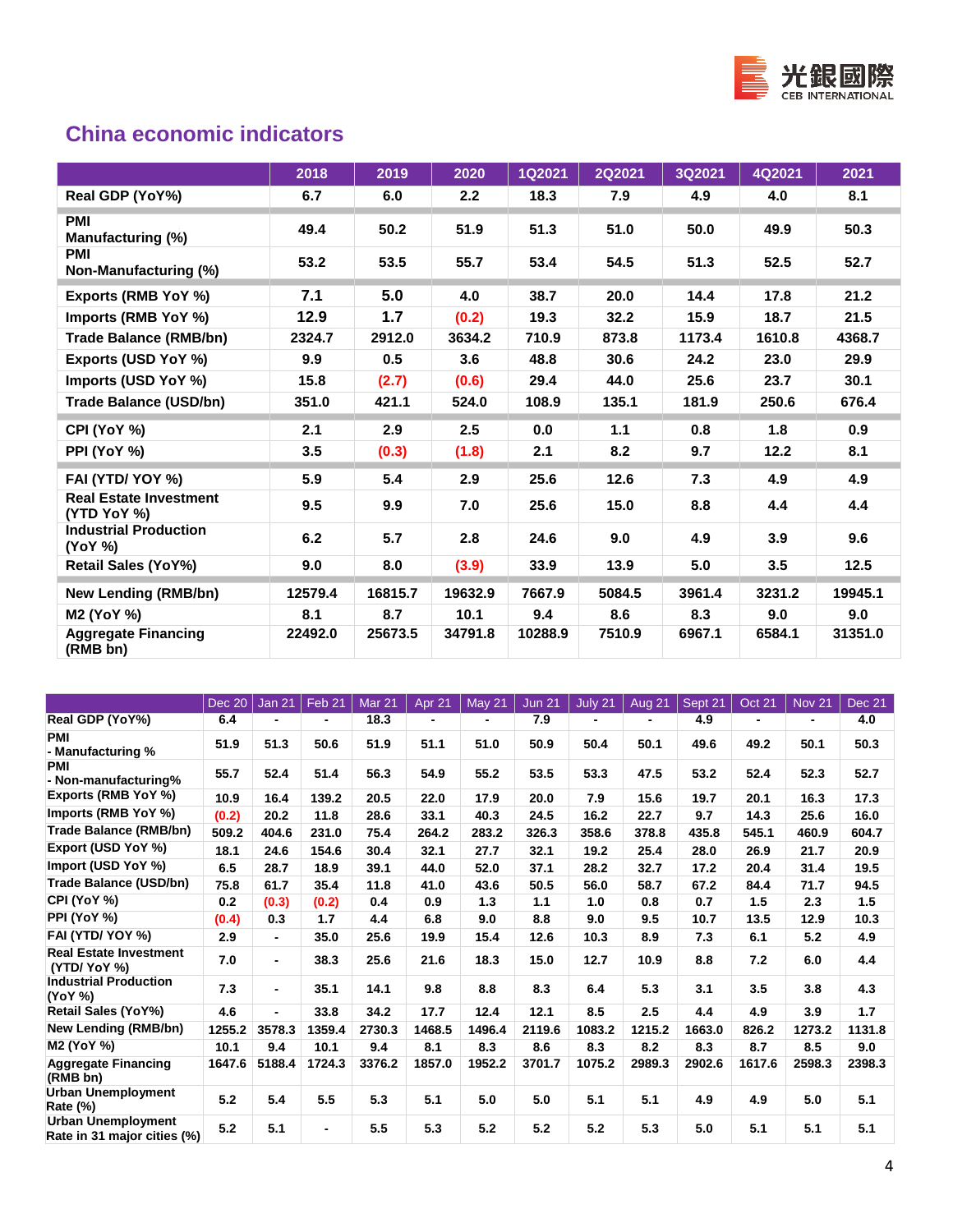

## **World Economic/Financial Indicators**

|                        | <b>Global Indices</b>          |        |                              | <b>Money market</b>              |           |                             |  |
|------------------------|--------------------------------|--------|------------------------------|----------------------------------|-----------|-----------------------------|--|
| <b>Index</b>           | <b>Closing</b><br><b>Price</b> | P/E    | <b>One Week</b><br>$chg(\%)$ |                                  | Yield (%) | <b>One Wee</b><br>$chg(\%)$ |  |
| <b>U.S.</b>            |                                |        |                              | <b>US Fed Fund Rate</b>          | 0.25      |                             |  |
| <b>DJIA</b>            | 34,168.09                      | 18.88  | (2.46)                       | <b>US Prime Rate</b>             | 3.25      |                             |  |
| <b>S&amp;P 500</b>     | 4.349.93                       | 23.68  | (4.03)                       | <b>US Discount Window</b>        | 0.25      |                             |  |
| <b>NASDAQ</b>          | 13,542.12                      | 113.96 | (5.57)                       | <b>ECB Rate (Refinancing)</b>    | 0.00      |                             |  |
| <b>EUR</b>             |                                |        |                              | <b>BOJ Policy Rate</b>           | (0.10)    |                             |  |
| <b>FTSE 100</b>        | 7,469.78                       | 17.92  | (1.58)                       | US Treasury (1 Mth)              | 0.0228    |                             |  |
| <b>DAX</b>             | 15,459.39                      | 14.92  | (2.22)                       | US Treasury (1 Yr)               | 0.6956    | 0.1613                      |  |
| CAC40S                 | 6,981.96                       | 21.16  | (2.66)                       | US Treasury (5 Yr)               | 1.6844    | 0.0364                      |  |
| <b>STOXX EUR 600</b>   | 467.31                         | 19.07  | (2.83)                       | US Treasury (10 Yr)              | 1.8637    | (0.001)                     |  |
| <b>Asia</b>            |                                |        |                              | US Treasury (30 Yr)              | 2.1649    | (0.011)                     |  |
| <b>HSI</b>             | 24,289.90                      | 9.71   | 0.67                         | 1-Month LIBOR                    | 0.1079    | 0.0042                      |  |
| <b>HSCEI</b>           | 8,512.29                       | 9.05   | 0.84                         | <b>3 Month LIBOR</b>             | 0.2676    | 0.0136                      |  |
| <b>CSI300</b>          | 4,712.31                       | 17.04  | (1.42)                       | Japan 1-Yr Gov. Bond             | (0.109)   | (0.002)                     |  |
| <b>SSE Composite</b>   | 3,455.67                       | 14.79  | (2.88)                       | Japan 10-Yr Gov. Bond            | 0.141     | (0.003)                     |  |
| <b>SZSE Composite</b>  | 2,329.17                       | 35.21  | (4.63)                       | German 1-Yr Gov. Bond            | (0.682)   | (0.027)                     |  |
| <b>NIKKEI 225</b>      | 27,011.33                      | 15.29  | (1.66)                       | German 10-Yr Gov, Bond           | (0.074)   | (0.063)                     |  |
| <b>KOSPI</b>           | 2.709.24                       | 12.56  | (4.68)                       | China LPR (1-year)               | 3.70      |                             |  |
| <b>TWSE</b>            | 17.674.40                      | 14.25  | (3.03)                       | China 1-Yr Gov. Bond             | 1.983     | (0.063)                     |  |
| <b>S&amp;P/ASX 200</b> | 6,951.60                       | 21.62  | (5.30)                       | China 5-Yr Gov. Bond             | 2.417     | (0.026)                     |  |
| <b>MSCI Index</b>      |                                |        |                              | China 10-Yr Gov. Bond            | 2.717     | (0.016)                     |  |
| <b>MSCI WORLD</b>      | 2,979.70                       | 18.54  | (3.84)                       | <b>O/N SHIBOR</b>                | 1.740     | (0.295)                     |  |
| <b>MSCI DEVELOPED</b>  | 701.13                         | 17.76  | (3.66)                       | 1-mth SHIBOR                     | 2.419     | (0.003)                     |  |
| <b>MSCI EMERGING</b>   | 1,211.45                       | 13.45  | (2.29)                       | <b>HK Base rate</b>              | 0.5       |                             |  |
| <b>MSCI US</b>         | 4,160.65                       | 20.05  | (4.24)                       | <b>O/N HIBOR</b>                 | 0.1099    | 0.0429                      |  |
| <b>MSCI UK</b>         | 2,122.31                       | 17.60  | (1.39)                       | 1-mth HIBOR                      | 0.1821    | 0.0271                      |  |
| <b>MSCI France</b>     | 198.51                         | 21.99  | (2.68)                       | <b>O/N CNH HIBOR</b>             | 2.0525    | 0.1230                      |  |
| <b>MSCI Germany</b>    | 166.84                         | 14.94  | (2.28)                       | 1-mth CNH HIBOR                  | 2.8835    | 0.2772                      |  |
| <b>MSCI China</b>      | 83.05                          | 14.45  | (1.19)                       | <b>Corporate Bonds (Moody's)</b> |           |                             |  |
| <b>MSCI Hong Kong</b>  | 15.220.40                      | 21.83  | 1.24                         | Aaa                              | 3.04      |                             |  |
| <b>MSCI Japan</b>      | 1,168.22                       | 13.96  | (1.67)                       | Baa                              | 3.69      |                             |  |

|                        | <b>Global Indices</b>          |        |                              | <b>Money market</b>              |           |                              |
|------------------------|--------------------------------|--------|------------------------------|----------------------------------|-----------|------------------------------|
| <b>Index</b>           | <b>Closing</b><br><b>Price</b> | P/E    | <b>One Week</b><br>$chg(\%)$ |                                  | Yield (%) | <b>One Week</b><br>$chg(\%)$ |
| <u>U.S.</u>            |                                |        |                              | <b>US Fed Fund Rate</b>          | 0.25      | 0.00                         |
| <b>DJIA</b>            | 34,168.09                      | 18.88  | (2.46)                       | <b>US Prime Rate</b>             | 3.25      | 0.00                         |
| <b>S&amp;P 500</b>     | 4.349.93                       | 23.68  | (4.03)                       | <b>US Discount Window</b>        | 0.25      | 0.00                         |
| NASDAQ                 | 13,542.12                      | 113.96 | (5.57)                       | <b>ECB Rate (Refinancing)</b>    | 0.00      | 0.00                         |
| <u>EUR</u>             |                                |        |                              | <b>BOJ Policy Rate</b>           | (0.10)    | 0.00                         |
| <b>FTSE 100</b>        | 7,469.78                       | 17.92  | (1.58)                       | <b>US Treasury (1 Mth)</b>       | 0.0228    | (0.01)                       |
| <b>DAX</b>             | 15,459.39                      | 14.92  | (2.22)                       | US Treasury (1 Yr)               | 0.6956    | 0.1613                       |
| CAC40S                 | 6,981.96                       | 21.16  | (2.66)                       | US Treasury (5 Yr)               | 1.6844    | 0.0364                       |
| <b>STOXX EUR 600</b>   | 467.31                         | 19.07  | (2.83)                       | US Treasury (10 Yr)              | 1.8637    | (0.001)                      |
| Asia                   |                                |        |                              | US Treasury (30 Yr)              | 2.1649    | (0.011)                      |
| HSI                    | 24,289.90                      | 9.71   | 0.67                         | 1-Month LIBOR                    | 0.1079    | 0.0042                       |
| HSCEI                  | 8,512.29                       | 9.05   | 0.84                         | <b>3 Month LIBOR</b>             | 0.2676    | 0.0136                       |
| <b>CSI300</b>          | 4,712.31                       | 17.04  | (1.42)                       | Japan 1-Yr Gov. Bond             | (0.109)   | (0.002)                      |
| <b>SSE Composite</b>   | 3,455.67                       | 14.79  | (2.88)                       | Japan 10-Yr Gov. Bond            | 0.141     | (0.003)                      |
| <b>SZSE Composite</b>  | 2,329.17                       | 35.21  | (4.63)                       | German 1-Yr Gov. Bond            | (0.682)   | (0.027)                      |
| <b>NIKKEI 225</b>      | 27,011.33                      | 15.29  | (1.66)                       | German 10-Yr Gov, Bond           | (0.074)   | (0.063)                      |
| <b>KOSPI</b>           | 2.709.24                       | 12.56  | (4.68)                       | China LPR (1-year)               | 3.70      | (0.1)                        |
| TWSE                   | 17,674.40                      | 14.25  | (3.03)                       | China 1-Yr Gov, Bond             | 1.983     | (0.063)                      |
| <b>S&amp;P/ASX 200</b> | 6,951.60                       | 21.62  | (5.30)                       | China 5-Yr Gov. Bond             | 2.417     | (0.026)                      |
| <b>MSCI Index</b>      |                                |        |                              | China 10-Yr Gov. Bond            | 2.717     | (0.016)                      |
| <b>MSCI WORLD</b>      | 2,979.70                       | 18.54  | (3.84)                       | <b>O/N SHIBOR</b>                | 1.740     | (0.295)                      |
| <b>MSCI DEVELOPED</b>  | 701.13                         | 17.76  | (3.66)                       | 1-mth SHIBOR                     | 2.419     | (0.003)                      |
| <b>MSCI EMERGING</b>   | 1,211.45                       | 13.45  | (2.29)                       | <b>HK Base rate</b>              | 0.5       | 0.0                          |
| <b>MSCI US</b>         | 4,160.65                       | 20.05  | (4.24)                       | <b>O/N HIBOR</b>                 | 0.1099    | 0.0429                       |
| <b>MSCI UK</b>         | 2,122.31                       | 17.60  | (1.39)                       | 1-mth HIBOR                      | 0.1821    | 0.0271                       |
| <b>MSCI France</b>     | 198.51                         | 21.99  | (2.68)                       | <b>O/N CNH HIBOR</b>             | 2.0525    | 0.1230                       |
| <b>MSCI Germany</b>    | 166.84                         | 14.94  | (2.28)                       | 1-mth CNH HIBOR                  | 2.8835    | 0.2772                       |
| <b>MSCI China</b>      | 83.05                          | 14.45  | (1.19)                       | <b>Corporate Bonds (Moody's)</b> |           |                              |
| <b>MSCI Hong Kong</b>  | 15,220.40                      | 21.83  | 1.24                         | Aaa                              | 3.04      | 0.04                         |
| MSCI Japan             | 1,168.22                       | 13.96  | (1.67)                       | Baa                              | 3.69      | 0.04                         |
|                        |                                |        |                              |                                  |           |                              |

**\* As of 2022/1/26 closing for all markets**

|                        | <b>Global Commodities</b> |              |                              | <b>Currency market</b>    |                  |
|------------------------|---------------------------|--------------|------------------------------|---------------------------|------------------|
|                        | Unit                      | <b>Price</b> | <b>One Week</b><br>$chg(\%)$ |                           | <b>Spot Rate</b> |
| <b>Energy</b>          |                           |              |                              | <b>US Dollar Index</b>    | 96.48            |
| <b>NYMEX WTI</b>       | USD/bbl                   | 87.35        | 0.45                         | Euro/USD                  | 1.1282           |
| <b>ICE Brent Oil</b>   | USD/bbl                   | 89.96        | 1.72                         | <b>GBP/USD</b>            | 1.3513           |
| <b>NYMEX Natural</b>   | USD/MMBtu                 | 4.28         | 6.10                         | <b>AUD/USD</b>            | 0.7176           |
| <b>BasicMetals</b>     |                           |              |                              | <b>USD/CAD</b>            | 1.2569           |
| <b>LME Aluminum</b>    | <b>USD/MT</b>             | 3,106.00     | 1.57                         | <b>USD/JPY</b>            | 114.16           |
| <b>CMX Copper</b>      | USD/lb.                   | 451.50       | 1.01                         | <b>USD/CHF</b>            | 0.9204           |
| <b>LME Steel Rebar</b> | <b>USD/MT</b>             | 695.00       | (0.64)                       | <b>USD/CNY Midpoint</b>   | 6.3246           |
| <b>LME Lead Cash</b>   | <b>USD/MT</b>             | 2,329.25     | (1.65)                       | <b>USD/CNY</b>            | 6.3209           |
| <b>Precious Metals</b> |                           |              |                              |                           |                  |
| <b>CMX Gold</b>        | USD/T. oz                 | 1,846.94     | 1.55                         | <b>USD/CNY NDF-12-mth</b> | 6.4534           |
| <b>Gold Futures</b>    | USD/T. oz                 | 1,832.00     | (0.73)                       | <b>USD/CNH</b>            | 6.3265           |
| <b>CMX Silver</b>      | USD/T. oz                 | 23.92        | 0.44                         | <b>USD/HKD</b>            | 7.7848           |
| <b>NYMEX Platinum</b>  | USD/T. oz                 | 1,046.77     | 4.73                         | <b>CNY/HKD</b>            | 1.2317           |
| <b>Agricultural</b>    |                           |              |                              | <b>CNH/HKD</b>            | 1.2305           |
| <b>CBOT Corn</b>       | USD/bu                    | 627.00       | 2.70                         | <b>USD/KRW</b>            | 1,197.75         |
| <b>CBOT Wheat</b>      | USD/bu                    | 795.00       | (0.19)                       | <b>USD/TWD</b>            | 27.74            |
| <b>NYB-ICE Sugar</b>   | USD/lb.                   | 18.49        | (3.04)                       | <b>USD/SGD</b>            | 1.3445           |
| <b>CBOT Soybeans</b>   | USD/bu.                   | 1,440.00     | 3.50                         | <b>USD/INR</b>            | 77.7762          |

**All data sources: Bloomberg**

| bal Commodities |              |                              | <b>Currency market</b>    |                  |                              |  |  |  |
|-----------------|--------------|------------------------------|---------------------------|------------------|------------------------------|--|--|--|
| <b>Unit</b>     | <b>Price</b> | <b>One Week</b><br>$chg(\%)$ |                           | <b>Spot Rate</b> | <b>One Week</b><br>$chg(\%)$ |  |  |  |
|                 |              |                              | <b>US Dollar Index</b>    | 96.48            | 1.01                         |  |  |  |
| USD/bbl         | 87.35        | 0.45                         | Euro/USD                  | 1.1282           | (0.57)                       |  |  |  |
| USD/bbl         | 89.96        | 1.72                         | <b>GBP/USD</b>            | 1.3513           | (0.87)                       |  |  |  |
| USD/MMBtu       | 4.28         | 6.10                         | <b>AUD/USD</b>            | 0.7176           | (0.53)                       |  |  |  |
|                 |              |                              | <b>USD/CAD</b>            | 1.2569           | 0.78                         |  |  |  |
| <b>USD/MT</b>   | 3,106.00     | 1.57                         | <b>USD/JPY</b>            | 114.16           | (0.28)                       |  |  |  |
| USD/lb.         | 451.50       | 1.01                         | <b>USD/CHF</b>            | 0.9204           | 0.54                         |  |  |  |
| <b>USD/MT</b>   | 695.00       | (0.64)                       | <b>USD/CNY Midpoint</b>   | 6.3246           | (0.59)                       |  |  |  |
| <b>USD/MT</b>   | 2,329.25     | (1.65)                       | <b>USD/CNY</b>            | 6.3209           | (0.38)                       |  |  |  |
|                 |              |                              |                           |                  |                              |  |  |  |
| USD/T. oz       | 1,846.94     | 1.55                         | <b>USD/CNY NDF-12-mth</b> | 6.4534           | (0.33)                       |  |  |  |
| USD/T. oz       | 1,832.00     | (0.73)                       | <b>USD/CNH</b>            | 6.3265           | (0.37)                       |  |  |  |
| USD/T. oz       | 23.92        | 0.44                         | <b>USD/HKD</b>            | 7.7848           | (0.10)                       |  |  |  |
| USD/T. oz       | 1,046.77     | 4.73                         | <b>CNY/HKD</b>            | 1.2317           | 0.30                         |  |  |  |
|                 |              |                              | <b>CNH/HKD</b>            | 1.2305           | 0.28                         |  |  |  |
| USD/bu          | 627.00       | 2.70                         | <b>USD/KRW</b>            | 1,197.75         | 0.53                         |  |  |  |
| USD/bu          | 795.00       | (0.19)                       | <b>USD/TWD</b>            | 27.74            | 0.36                         |  |  |  |
| USD/lb.         | 18.49        | (3.04)                       | <b>USD/SGD</b>            | 1.3445           | (0.28)                       |  |  |  |
| USD/bu.         | 1,440.00     | 3.50                         | <b>USD/INR</b>            | 77.7762          | 4.28                         |  |  |  |